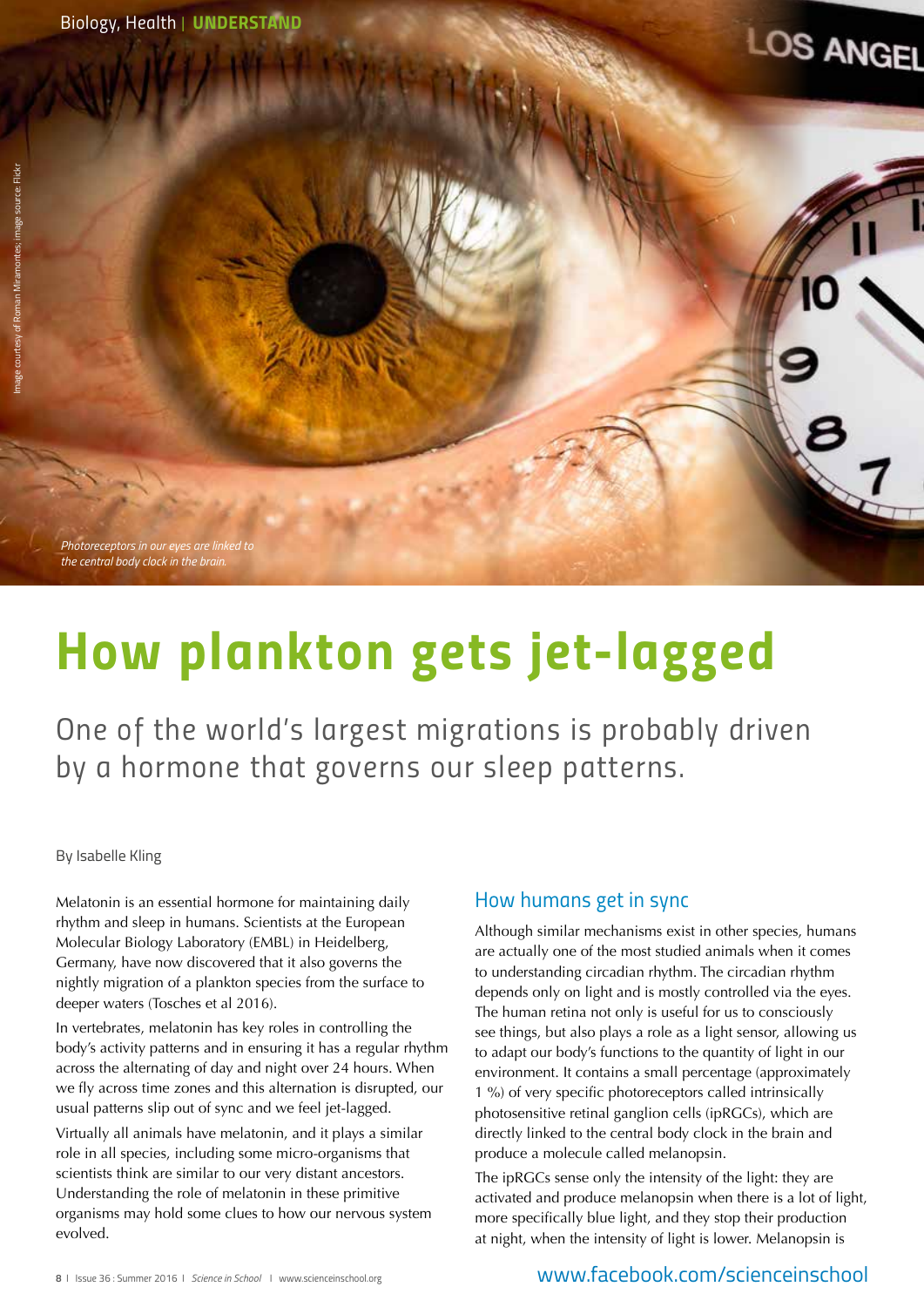



released directly into the central body clock of the brain, situated just above where the two optical nerves cross – its scientific name is the suprachiasmatic nucleus (SCN), the nucleus above the crossing.

Via a cascade of reactions, melanopsin inhibits the production of melatonin in the pineal gland, another region of the

brain. As a consequence, melatonin is only produced during dark hours – at night. Melatonin plays a major role in almost all of the body's functions<sup>w1</sup>, such as sleep pattern or temperature; body temperature drops by approximately 1 °C from day to night.

To ensure that all functions are performed properly, every day,

regardless of the weather, the body doesn't only adapt to the intensity of the light it currently sees, but also to its recent history of light exposure. In a way that is not yet fully understood, melanopsin keeps a memory of recent exposure. When this pattern of exposure changes, for example during travel over several time-zones, its rhythm is

- *General biology*
- *Neurology*
- *Behavioural science*
- *Health education*
- *Physics*
- *Evolution*
- *Ages 11–19*

Every student changes their sleeping pattern as they grow up. They have to navigate schedule requirements, sometimes against their circadian rhythm. This article invites students to understand the basics of their own best performance time. Comprehending the biological facts behind circadian rhythms makes it easier to change

patterns and gives students a feeling of empowerment. This topic may have a life-changing impact on their future.

The article could be used to do the following exercises in class:

- Melatonin as a 'cure' for jet lag: explain under what circumstances this makes sense (while travelling west or east), taking the time of the day into account.
- Draw a graph relating day / night to melanopsin / melatonin expression in the brain.
- Use the internet to define the light-sensitive areas on the human body.

Friedlinde Krotscheck, Austria

*REVIEW*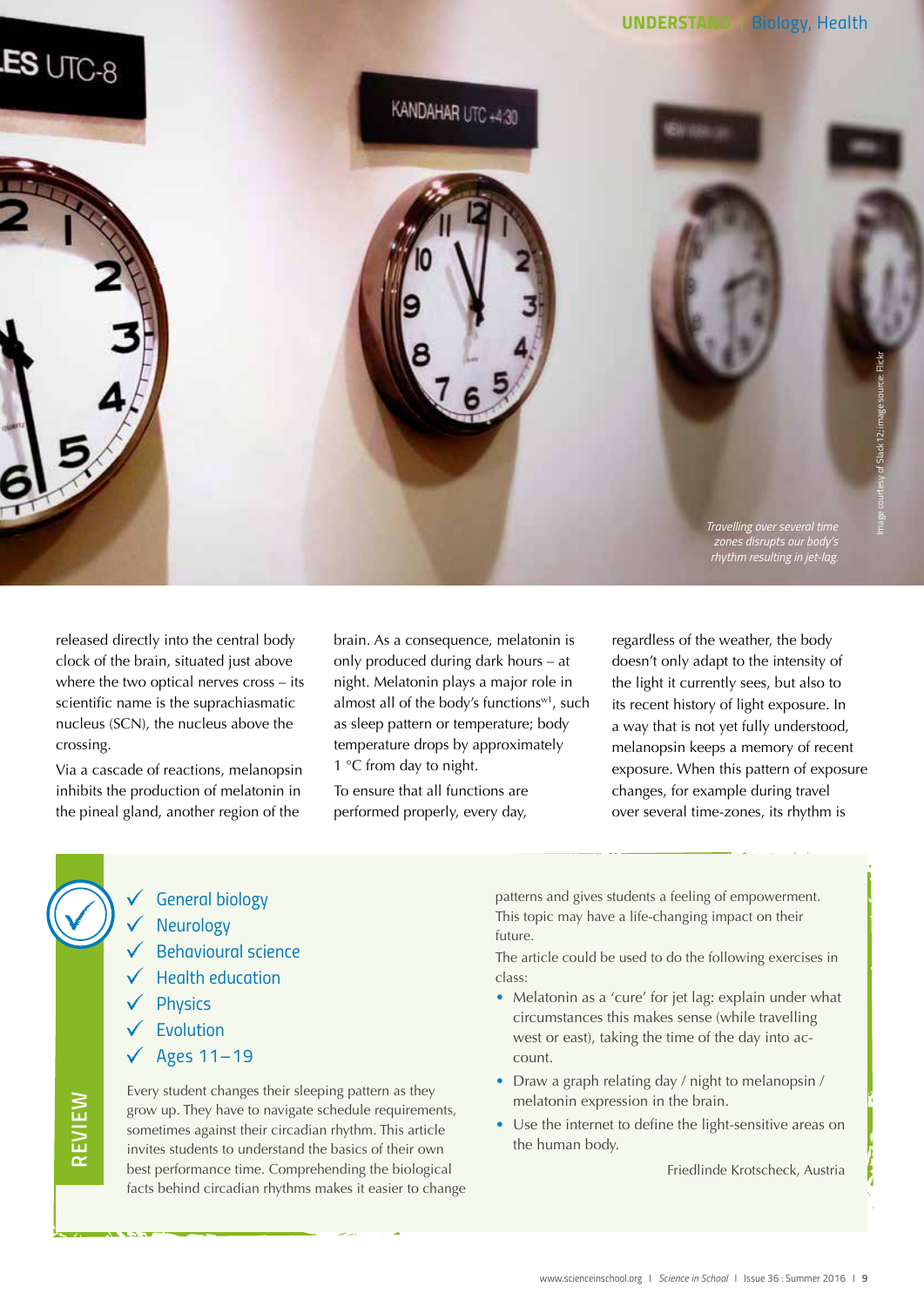Image courtesy of EMBL/MA Tosches



Platynereis dumerilii *larvae's cilia pause less during the day when no melatonin is produced.* 

disrupted and it takes several days to go back in sync, causing jet-lag.

## *Planktonic migration*

Melatonin is also present in other species, even microscopic ones that don't have as many different functions as humans: what is its role for them? To find out, Detlev Arendt and his colleagues at EMBL turned to the marine ragworm *Platynereis dumerilii*, a tiny creature that is thought to be very similar to the first animals with a brain and nervous system that appeared on Earth.

This worm's larvae take part in what has been described as the planet's biggest migration in terms of biomass: the daily vertical movement of plankton in the ocean. By beating a set of microscopic 'flippers' – cilia – arranged in a belt around its midline, the worm larvae are able to migrate toward the sea's surface every day. They reach the surface at dusk, and then throughout the night they settle back down to deeper waters, where they are sheltered from damaging UV rays at the height of day.

"We found that a group of multitasking cells in the brains of these larvae both sense light and run an internal clock that makes melatonin at night," says Detlev. "So we think that melatonin is the message these cells produce at night to regulate the activity of other neurons that ultimately drive day–night rhythmic behaviour."

Maria Antonietta Tosches, a postdoctoral researcher in Arendt's lab, discovered a group of specialised motor neurons that respond to melatonin. Using modern molecular sensors, she was able to visualise the activity of these neurons in the larva's brain, and found that it changes radically from day to night. The night-time production of melatonin drives changes in these neurons'

activity, which in turn cause the larva's cilia to take long pauses from beating. Thanks to these extended pauses, the larva slowly sinks down. During the day, no melatonin is produced, the cilia pause less, and the larva swims upwards. "When we exposed the larvae to melatonin during the day, they switched towards night-time behaviour," says Tosches. "It's as if they were jetlagged."

## *From Platynereis to the human brain*

Research strongly suggests that the lightsensing, melatonin-producing cells at the heart of this larva's nightly migration have evolutionary relatives in the human brain. This implies that the cells that control our rhythms of sleep and wakefulness may have first evolved in the ocean, hundreds of millions of years ago, in response to pressure to move away from the Sun.

"Step by step, we can elucidate the evolutionary origin of key functions of our brain. The fascinating picture emerges that human biology finds its roots in some deeply conserved, fundamental aspects of ocean ecology that dominated life on Earth since ancient evolutionary times," Detlev concludes.



*Every night, an increase in melatonin levels in this larva's brain makes it move away from the sea's surface.* 

## www.twitter.com/sciinschool